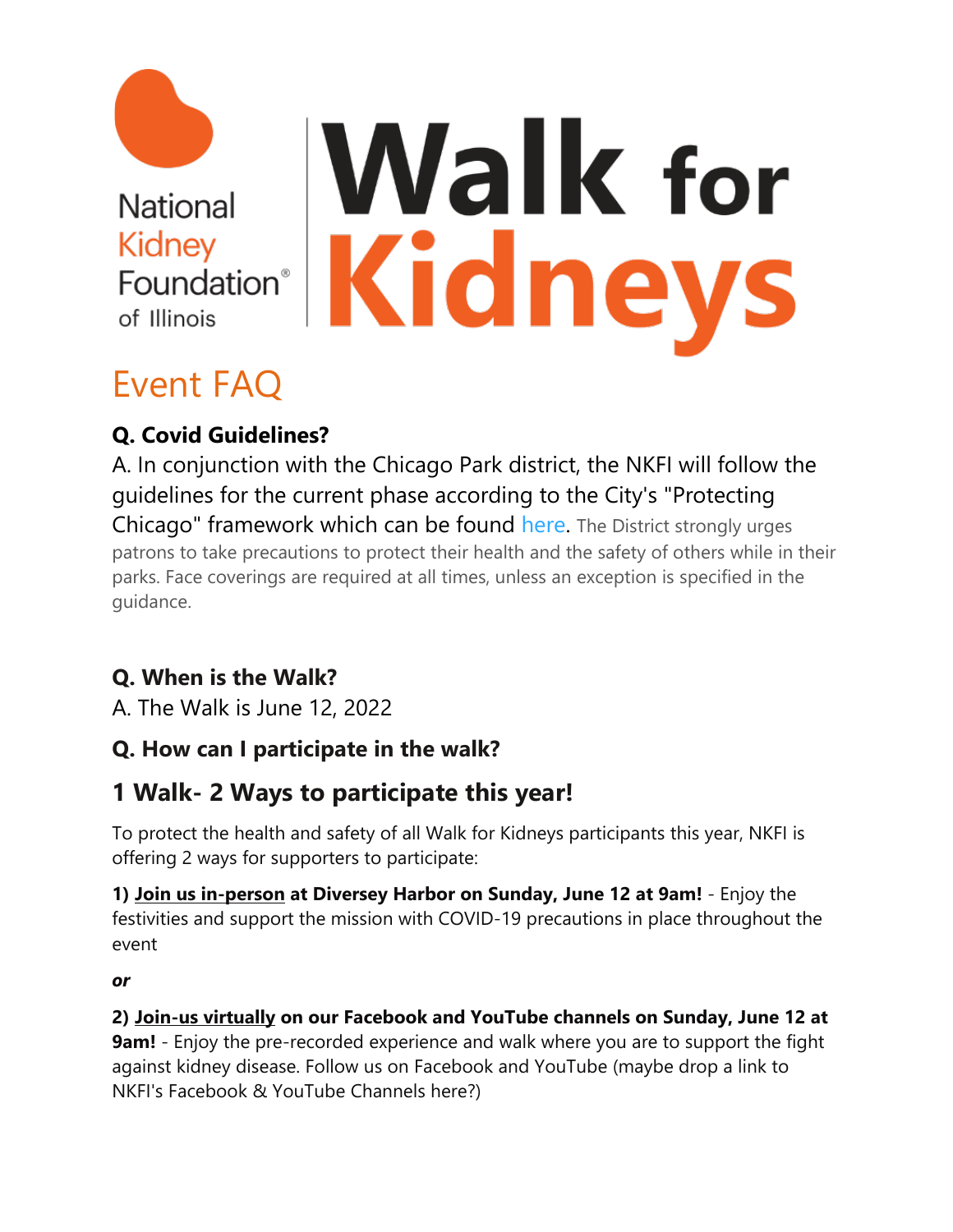\*\*\*\*\*Nothing else has changed. Still create a team, fundraise, reach incentive levels ect. ONLY how you choose to attend the event has changed! \*\*\*\*\*

#### **Q. How much is the registration fee?**

A. There is no registration fee

#### **Q. How can I register?**

A. You can register online by [clicking here.](https://p2p.onecause.com/walkforkidneys/home)

#### **Q. How can I honor my loved one with a tribute sign?**

A. Details are coming soon!

#### **Q. What is included in registration?**

- Fundraising challenges and milestones
- Access to filters and stickers for photos (coming soon!)
- Invitation to our Virtual Opening Ceremony
- Fun, downloadable activities for kids of all ages (coming soon!)

#### **Q. How long is the Walk?**

A. The Walk is typically 3 miles long. But you're welcome to walk as much or as little as is safe and comfortable for you. You can use this guide if you're ready to push yourself! Download a [free pedometer app](https://www.goodhousekeeping.com/health-products/g28778836/best-step-counter-pedometer-apps/) if you don't have a smart watch or pedometer.

- Warm Up Challenge: 2,000 Steps
- Walk for Kidneys Finisher: 6,000 Steps
- Double Distance Challenge: 12,000 Steps
- 1 Day Challenge: Track all steps for 1 day
- 5 Day Challenge: Track all steps for 5 days

# Fundraising FAQ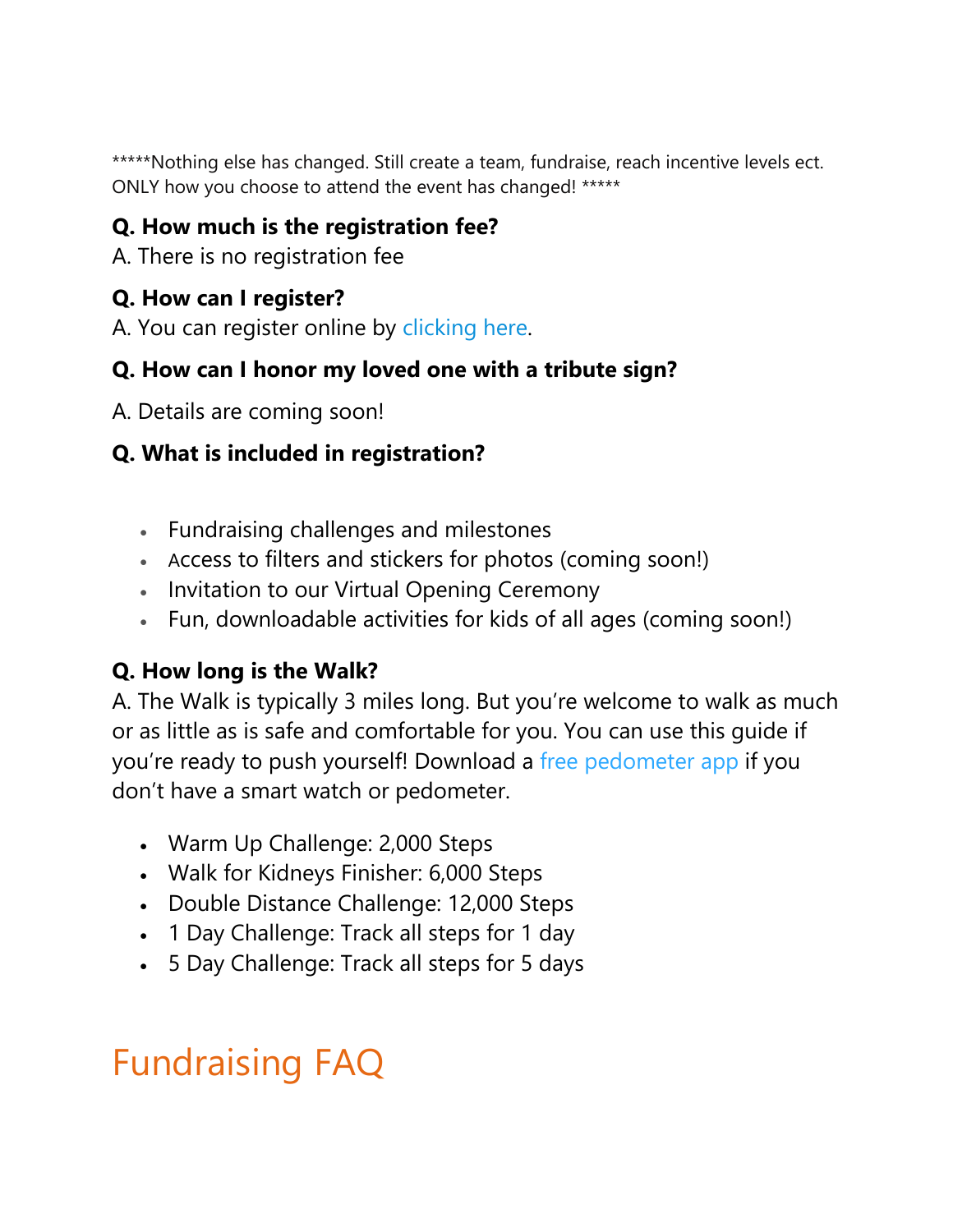#### **Q. Does the Walk for Kidneys require fundraising?**

A. You are not required to fundraise, but we do encourage all participants to fundraise. Just Imagine the IMPACT - If every Walk participant raises just \$100, we would bring in an additional \$50,000 to support local screening, treatment and educational programs in our community!

# **Q. How to maximize fundraising for the Walk for Kidneys?**

A. Check out these tips to maximize your online fundraising:

1. Customize your participant fundraising center so everyone knows why you support the National Kidney Foundation of Illinois. Sharing your story is a big indicator of fundraising success, so make sure to share the link to your Walk page through social media and email.

2. Make sure you tell friends, family, and coworkers know you're walking. Make sure you invite your Facebook friends to your fundraising page and reshare often!

3. Get creative! We know you may need to change your fundraising plans, but now is a great time to be creative with how you'll hit your goal.

## **Q. Does the money raised benefit people in our community?**

A. Funds raised by the Walk for Kidneys supports NKFI's mission of prevention, education and empowerment. Through your support, our neighbors will benefit from research discoveries, public policy advocacy and direct patient support services.

# **Q. What can I do if a check is written out to me personally?**

A. If a donation check has been written out to you personally, you may endorse the back of the check and mail it in with a completed donation form to National Kidney Foundation of Illinois.

# **Q. Can I mail in a cash donation?**

A. It is not a good idea to send a cash donation in the mail. You may drop off the cash at National Kidney Foundation of Illinois along with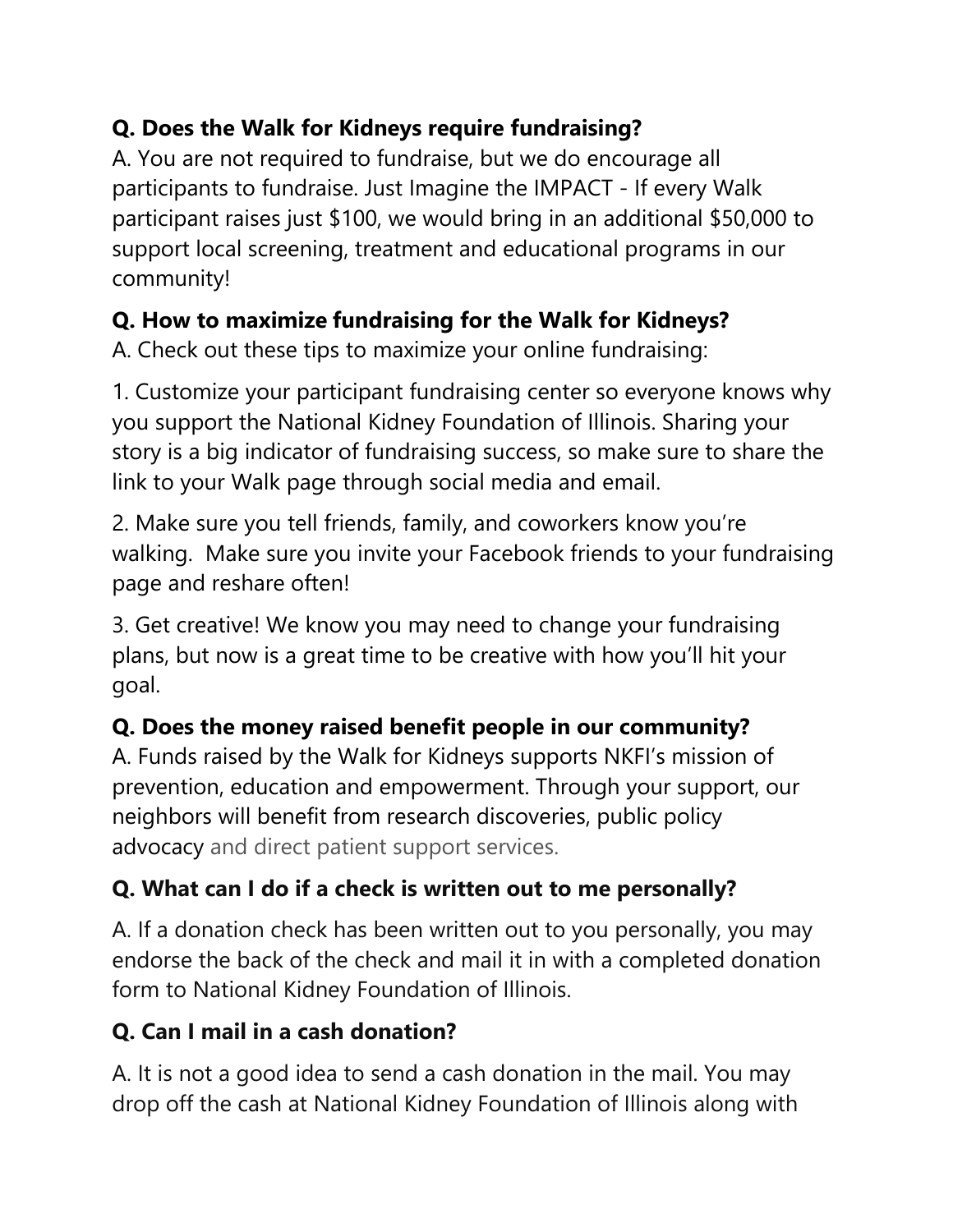your information or you can deposit the cash into your checking account and send a personal check from your account.

## **Q. How quickly can I expect an online donation to post to my page?**

A. Any donation made online should post immediately. If your donation does not post within 5 minutes, please contact National Kidney Foundation of Illinois.

#### **Q. Where do I send donations?**

A. You can mail donations to:

National Kidney Foundation of Illinois 215 W Illinois St, Ste 1C Chicago, IL 60654

For donations on behalf of an individual participant or a team, please include that information with your check.

## **Q. Who should I make the check out to?**

A. Please make all checks payable to: National Kidney Foundation of Illinois. Please make sure that in the memo it says Walk for Kidneys 2021 and who the donations should be credited to.

## **Q. Can I make a donation to a team?**

A. Yes. You can make a donation to a Walker on a team or you can make a general team donation.

## **Q. How do I find a participant's personal fundraising webpage?**

A. Click on the home page and begin typing the first or last name. Your options will display as you type.

#### **Q. What happened if I check the checkbox to "cover processing fees"?**

A. If you check this checkbox, you will be charged the amount indicated next to the checkbox. This amount will also be visible to the non-profit.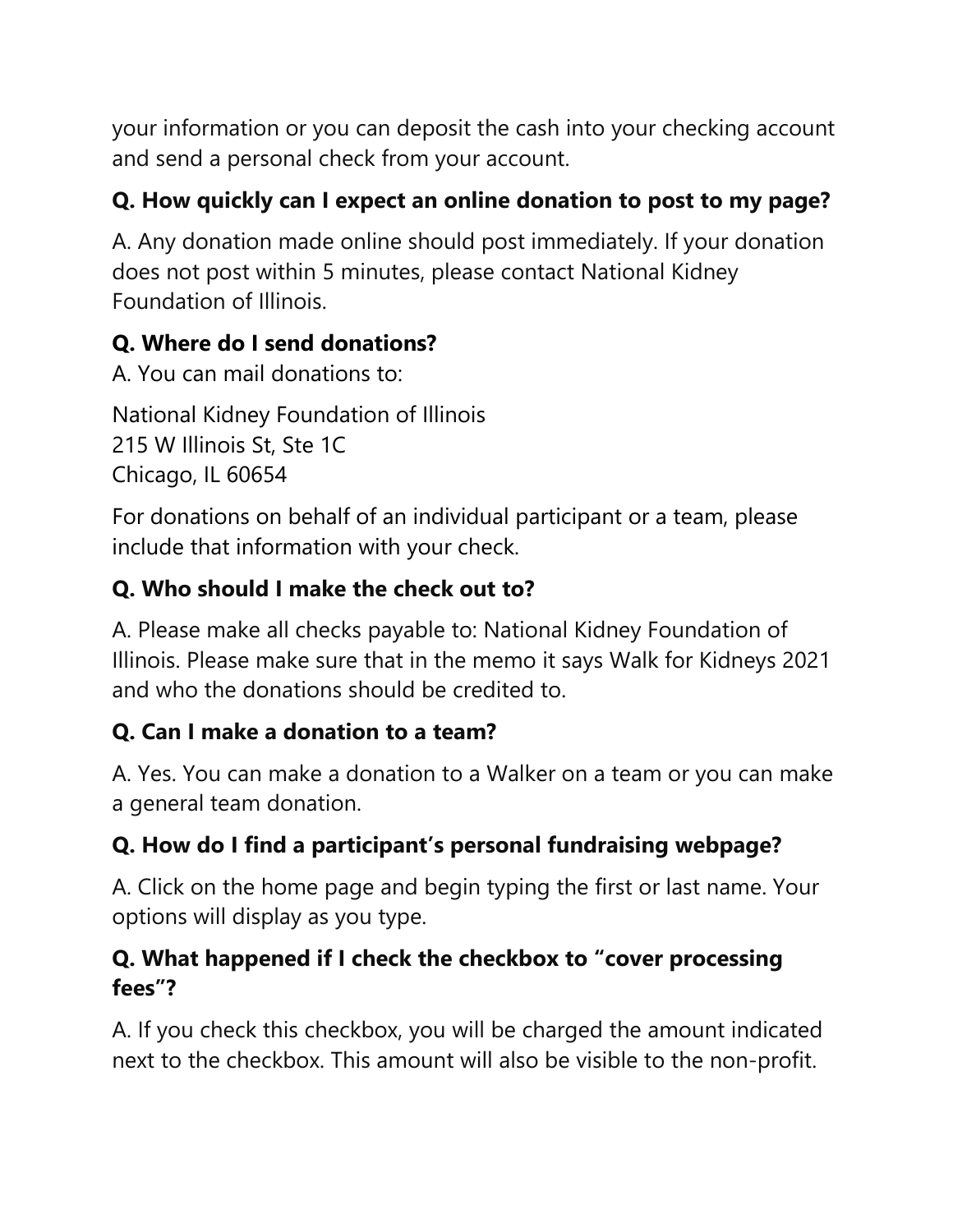However, on the fundraising page, your intended - initial donation amount will be displayed.

## **Q. Are donations tax-deductible?**

A. All monetary donations are tax-deductible to the extent allowed by law.

## **Q. Do all donors who mail their donations receive a receipt?**

A. Any donor who mailed their donation and provided an address will receive a receipt via mail once the donation has been processed. If you made your donation in installments, you will receive a receipt each time a monthly payment is processed.

## **Q. Do all donors who contribute online receive a receipt?**

A. Yes, anyone who donates online, regardless of the amount, will receive a receipt via email.

#### **Q. What is the National Kidney Foundation of Illinois Tax ID number?**

A. A Tax ID number identifies National Kidney Foundation of Illinois as a 501(c)(3) non-profit Organization. The National Kidney Foundation of Illinois Tax ID number is 36-009226

## **Q. How do I add dedication when I make a donation?**

A. When you make a donation online, you can designate what you want to appear as your recognition name on the participant's Honor Roll. This may be your name, or it could be something such as "From the whole Wolf family" or "in memory of Aunt Cathy."

## **Q. Is there a deadline for fundraising?**

A. All donations on your behalf that are received by December 31st, 2022 will be credited to your fundraising total.

## **Q. When will I receive my fundraising incentives?**

A. Your fundraising incentives are calculated based on the total